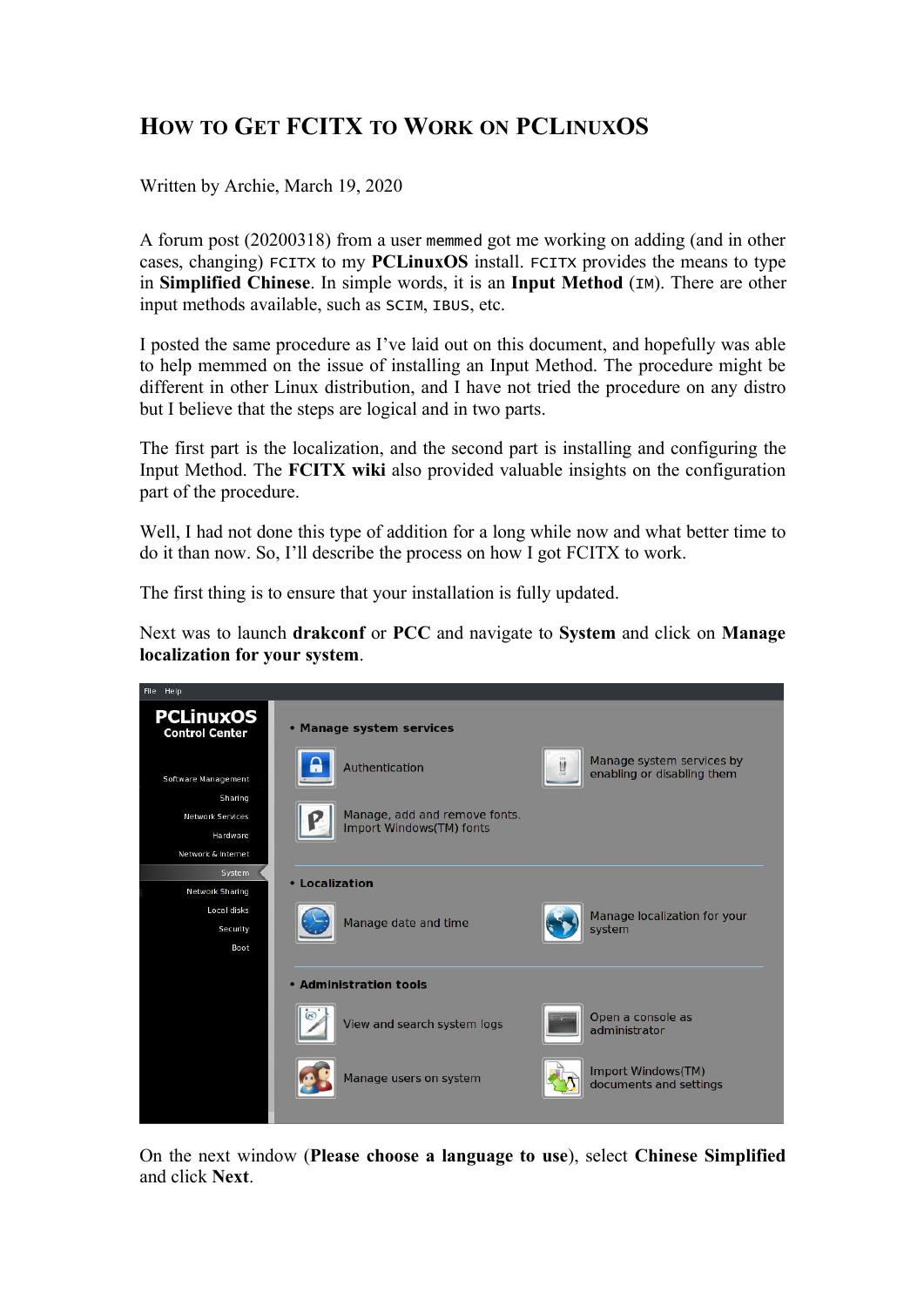| File Help                                                                                                                                                                                                   |                                     |      |
|-------------------------------------------------------------------------------------------------------------------------------------------------------------------------------------------------------------|-------------------------------------|------|
|                                                                                                                                                                                                             | Manage localization for your system |      |
|                                                                                                                                                                                                             | Please choose a language to use     |      |
| <b>Chinese Simplified</b><br><b>Chinese Traditional</b><br>English<br>English (American)<br>English (Australia)<br>English (Canada)<br>English (Ireland)<br>English (New-Zealand)<br>English (South Africa) |                                     |      |
| Advanced                                                                                                                                                                                                    |                                     |      |
| Cancel                                                                                                                                                                                                      |                                     | Next |

On the next window (**Please choose a country**), select **China**, and on **Input Method:** select **FCITX**. Click **Next**.

| File Help                           |          |                          |
|-------------------------------------|----------|--------------------------|
| Manage localization for your system |          |                          |
| Please choose your country          |          |                          |
| $\odot$ China                       |          |                          |
| Hong Kong SAR (China)<br>O          |          |                          |
| Singapore                           |          |                          |
| <b>Taiwan</b>                       |          |                          |
| Input method:<br><b>FCITX</b>       |          | $\overline{\phantom{a}}$ |
|                                     |          |                          |
| Other Countries                     |          |                          |
|                                     |          |                          |
|                                     |          |                          |
|                                     |          |                          |
|                                     |          |                          |
|                                     |          |                          |
|                                     |          |                          |
|                                     |          |                          |
|                                     |          |                          |
|                                     |          |                          |
|                                     |          |                          |
| Cancel                              | Previous | Next                     |
|                                     |          |                          |

At this point, relevant packages will be downloaded and installed.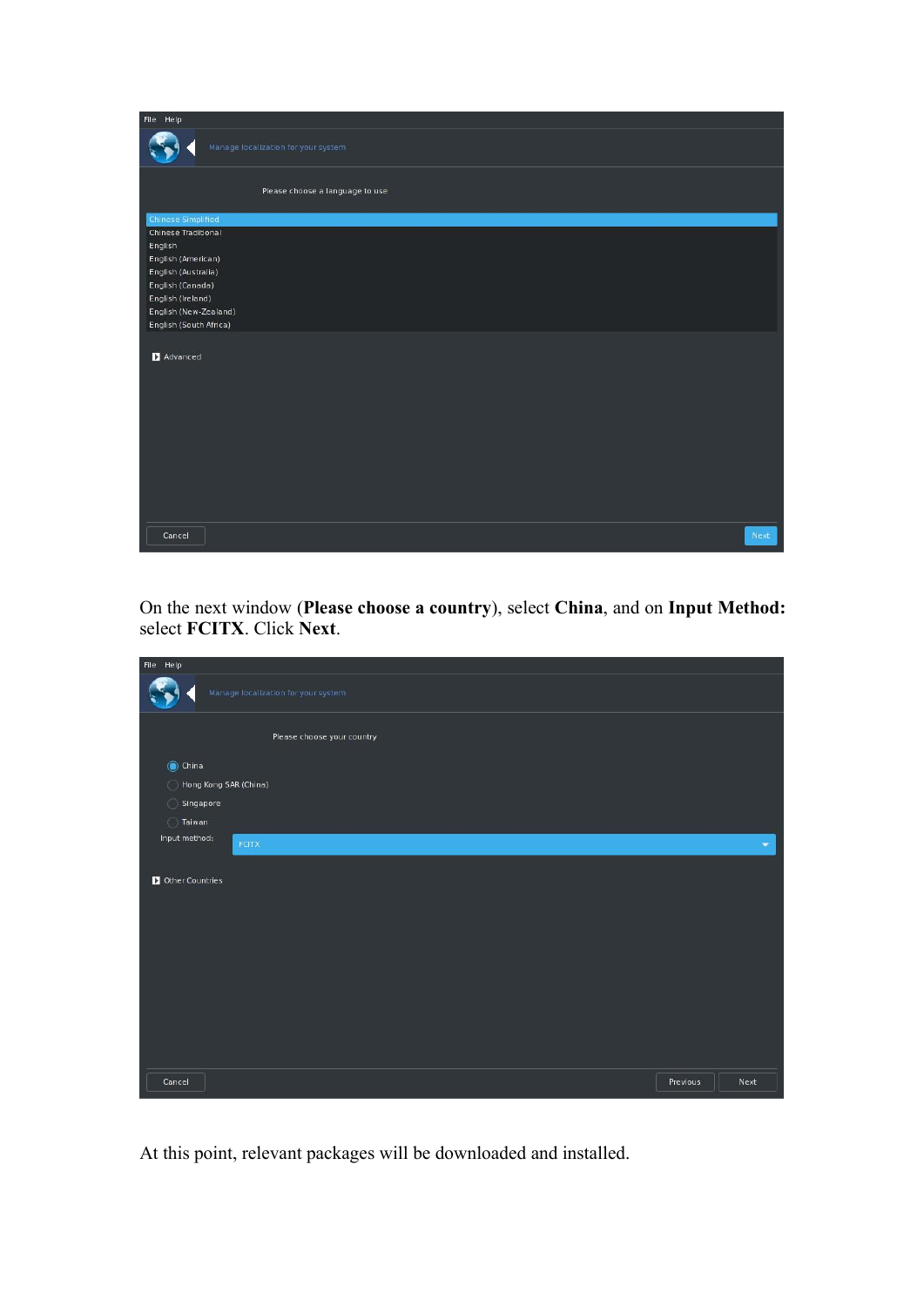

After the installation of the packages are completed, a window requiring a **log out and in**, or a **reboot** is displayed. Just click **OK** and do neither ... at least not at the moment.

| File Help |                                                                                                                                       |               |
|-----------|---------------------------------------------------------------------------------------------------------------------------------------|---------------|
|           | Manage localization for your system                                                                                                   |               |
|           | Please reboot if you have changed the video driver or enabled/disabled Pulse Audio. For all other settings log out and back in again. |               |
|           |                                                                                                                                       |               |
|           |                                                                                                                                       |               |
|           |                                                                                                                                       |               |
|           |                                                                                                                                       |               |
|           |                                                                                                                                       |               |
|           |                                                                                                                                       |               |
|           |                                                                                                                                       |               |
|           |                                                                                                                                       |               |
|           |                                                                                                                                       |               |
|           |                                                                                                                                       |               |
|           |                                                                                                                                       |               |
|           |                                                                                                                                       |               |
|           |                                                                                                                                       |               |
| Cancel    |                                                                                                                                       | $\mathsf{Ok}$ |

## **The nextsteps are very crucial and must be followed carefully.**

Open ~/.bash\_profile on your favorite text editor and at the bottom of the file, add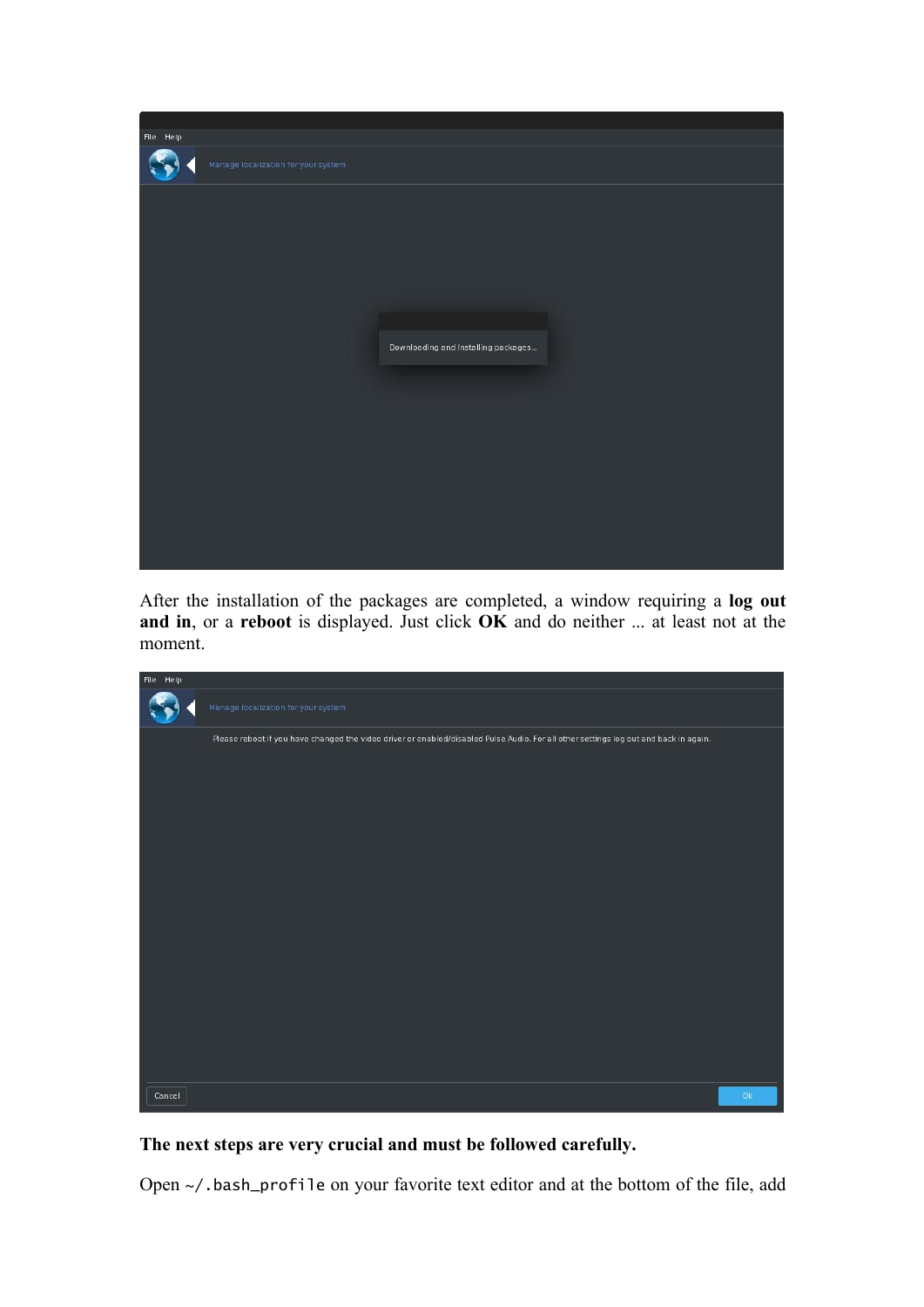the following:

```
export GTK_IM_MODULE=fcitx
export QT_IM_MODULE=fcitx
export XMODIFIERS=@im=fcitx
```
And **Save** the file.



Equally important is you will most definitely need to **install** fcitx-configtool, a GTK frontend for FCITX. As of this writing, there is no QT frontend for FCITX although I did notice that there is a plasma widget for Input Method.

In addition, you should also install the following:

fcitx-gtk3 fcitx-pinyin fcitx-qt4 fcitx-qt5 fcitx-qw

Now, to be safe, let's do a soft reboot. Once the system boots to the desktop, much of the text will be in Chinese but note that not everything is translated.

The last thing we need to do is configure FCITX. On a **KRunner** (Alt+Space), type in fcitx -r and you'll notice that you now have an **IM** (a keybooard) **icon** on the system tray.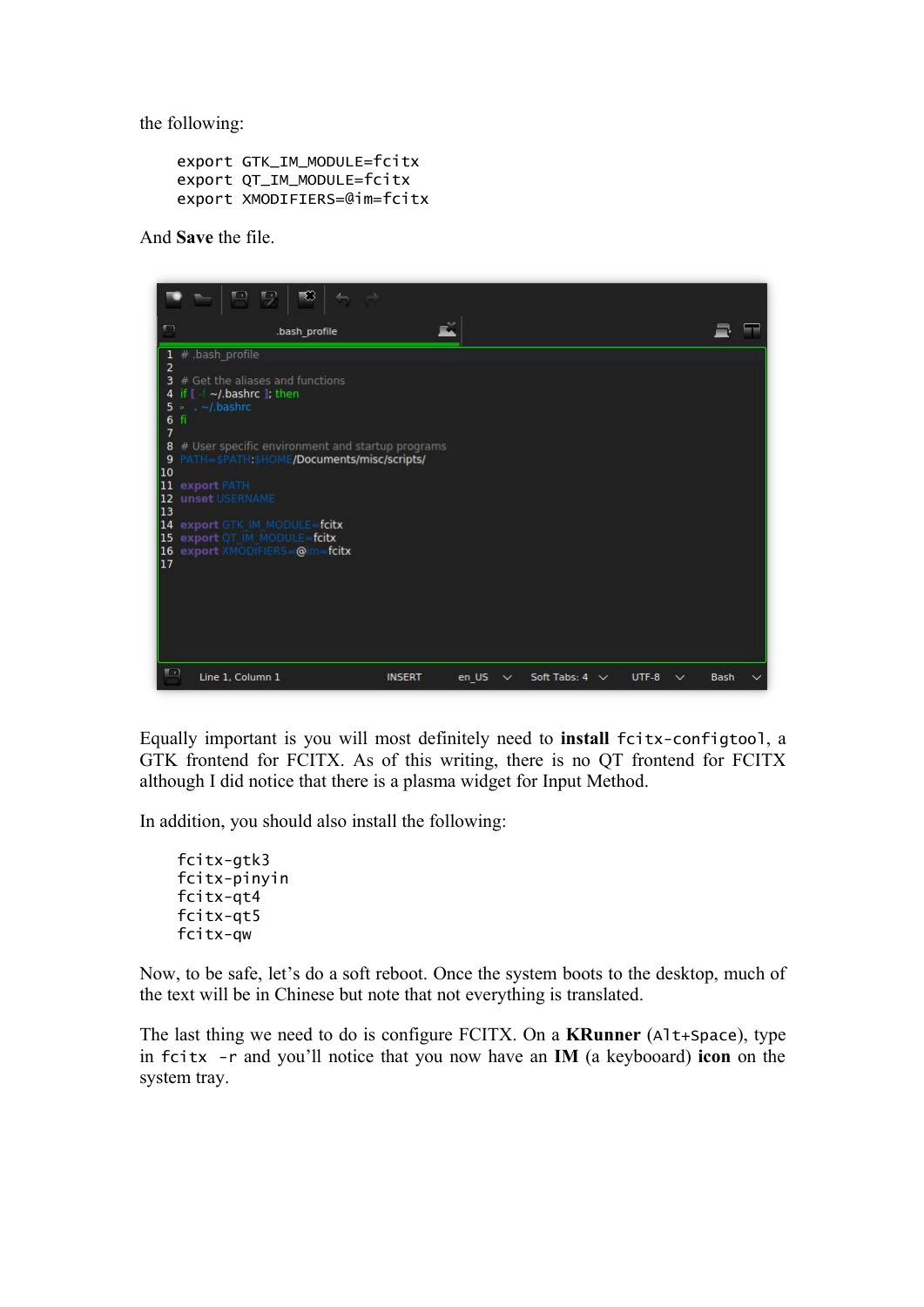

Right-click on the icon and select**Configure**. The configuration window has four tabs - **Input Method**, **Global Config**, **Appearance**, and **Addon**. The Input Method should look something like:

| Input Method            | Global Config                                                                                                                 | Appearance | Addon |  |  |  |  |  |  |  |  |  |  |  |  |  |  |  |  |  |  |  |  |  |  |  |  |  |  |  |  |  |  |  |  |  |  |  |  |  |  |  |  |  |  |  |  |  |  |  |  |  |  |  |  |  |  |  |  |  |  |  |  |  |  |  |  |  |  |  |  |  |
|-------------------------|-------------------------------------------------------------------------------------------------------------------------------|------------|-------|--|--|--|--|--|--|--|--|--|--|--|--|--|--|--|--|--|--|--|--|--|--|--|--|--|--|--|--|--|--|--|--|--|--|--|--|--|--|--|--|--|--|--|--|--|--|--|--|--|--|--|--|--|--|--|--|--|--|--|--|--|--|--|--|--|--|--|--|--|
| Keyboard - English (US) |                                                                                                                               |            |       |  |  |  |  |  |  |  |  |  |  |  |  |  |  |  |  |  |  |  |  |  |  |  |  |  |  |  |  |  |  |  |  |  |  |  |  |  |  |  |  |  |  |  |  |  |  |  |  |  |  |  |  |  |  |  |  |  |  |  |  |  |  |  |  |  |  |  |  |  |
| Pinyin                  |                                                                                                                               |            |       |  |  |  |  |  |  |  |  |  |  |  |  |  |  |  |  |  |  |  |  |  |  |  |  |  |  |  |  |  |  |  |  |  |  |  |  |  |  |  |  |  |  |  |  |  |  |  |  |  |  |  |  |  |  |  |  |  |  |  |  |  |  |  |  |  |  |  |  |  |
| Shuangpin               |                                                                                                                               |            |       |  |  |  |  |  |  |  |  |  |  |  |  |  |  |  |  |  |  |  |  |  |  |  |  |  |  |  |  |  |  |  |  |  |  |  |  |  |  |  |  |  |  |  |  |  |  |  |  |  |  |  |  |  |  |  |  |  |  |  |  |  |  |  |  |  |  |  |  |  |
|                         | The first input method will be inactive state. Usually you need to put Keyboard or Keyboard - layout name in the first place. |            |       |  |  |  |  |  |  |  |  |  |  |  |  |  |  |  |  |  |  |  |  |  |  |  |  |  |  |  |  |  |  |  |  |  |  |  |  |  |  |  |  |  |  |  |  |  |  |  |  |  |  |  |  |  |  |  |  |  |  |  |  |  |  |  |  |  |  |  |  |  |
|                         | おり 一つかっ あいぶり 品                                                                                                                |            |       |  |  |  |  |  |  |  |  |  |  |  |  |  |  |  |  |  |  |  |  |  |  |  |  |  |  |  |  |  |  |  |  |  |  |  |  |  |  |  |  |  |  |  |  |  |  |  |  |  |  |  |  |  |  |  |  |  |  |  |  |  |  |  |  |  |  |  |  |  |

I couldn't get Alt+Space to work, as I suspect it is in conflict with another hotkey (KRunner) so on the **GlobalConfig** tab, I changed the trigger to Left Ctrl+Alt keys.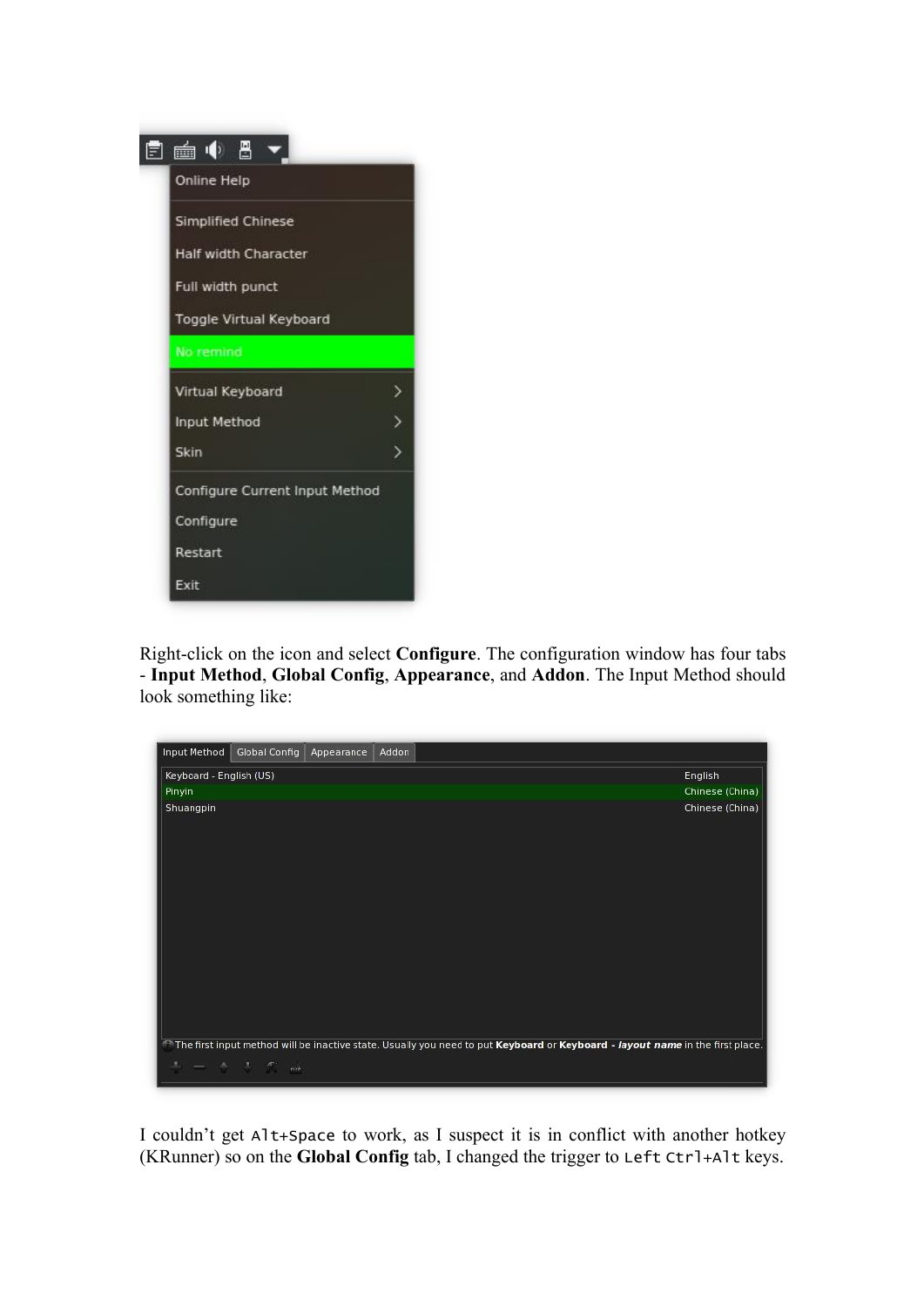| <b>Hotkey</b>                                |              |       |
|----------------------------------------------|--------------|-------|
| Trigger Input Method                         | $Ctrl+ Lalt$ | Empty |
| Extra key for trigger input method           | R CTRL       |       |
| Enable Hotkey to scroll Between Input Method |              |       |
| Scroll between Input Method                  | CTRL SHIFT   |       |
| Prev Page                                    |              | Up    |
| Next Page                                    | =            | Down  |
| Program                                      |              |       |
| Share State Among Window                     | All          |       |
| Output                                       |              |       |
| Commit when toggle state                     |              |       |
| Candidate Word Number                        | 5            |       |

Next, is very important because the size of the font was set to  $0$  and there's nothing to see on the input. On the **Appearance** tab, set the **Font** Size with a higher value. I set mine to 14. You'll also have a choice of what font to use; I left mine to the default.

| Font Size                     | 14                               |                    |
|-------------------------------|----------------------------------|--------------------|
| Font                          | Sans Regular                     | Clear font setting |
| Menu Font                     | Sans Regular                     | Clear font setting |
| Use System Tray Icon          |                                  |                    |
| <b>Status Panel Hide Mode</b> | Hide when tray icon is available |                    |
| Vertical Candidate Word List  |                                  |                    |
| Other                         |                                  |                    |
| Skin                          | skin/classic/fcitx_skin.conf     |                    |
|                               | skin/default/fcitx skin.conf     |                    |
|                               | skin/dark/fcitx_skin.conf        |                    |
|                               | đ,                               |                    |

It's probably best to leave the **Addon** tab alone unless you know what you're doing. Close the configuration window.

Finally, right-click the **IM icon** on the **systray** and select **Restart**. You should be good to go.

Now, the Input Method runs in the background only for the current session. You can either run the fcitx command the next time or you can have it on **autostart**.